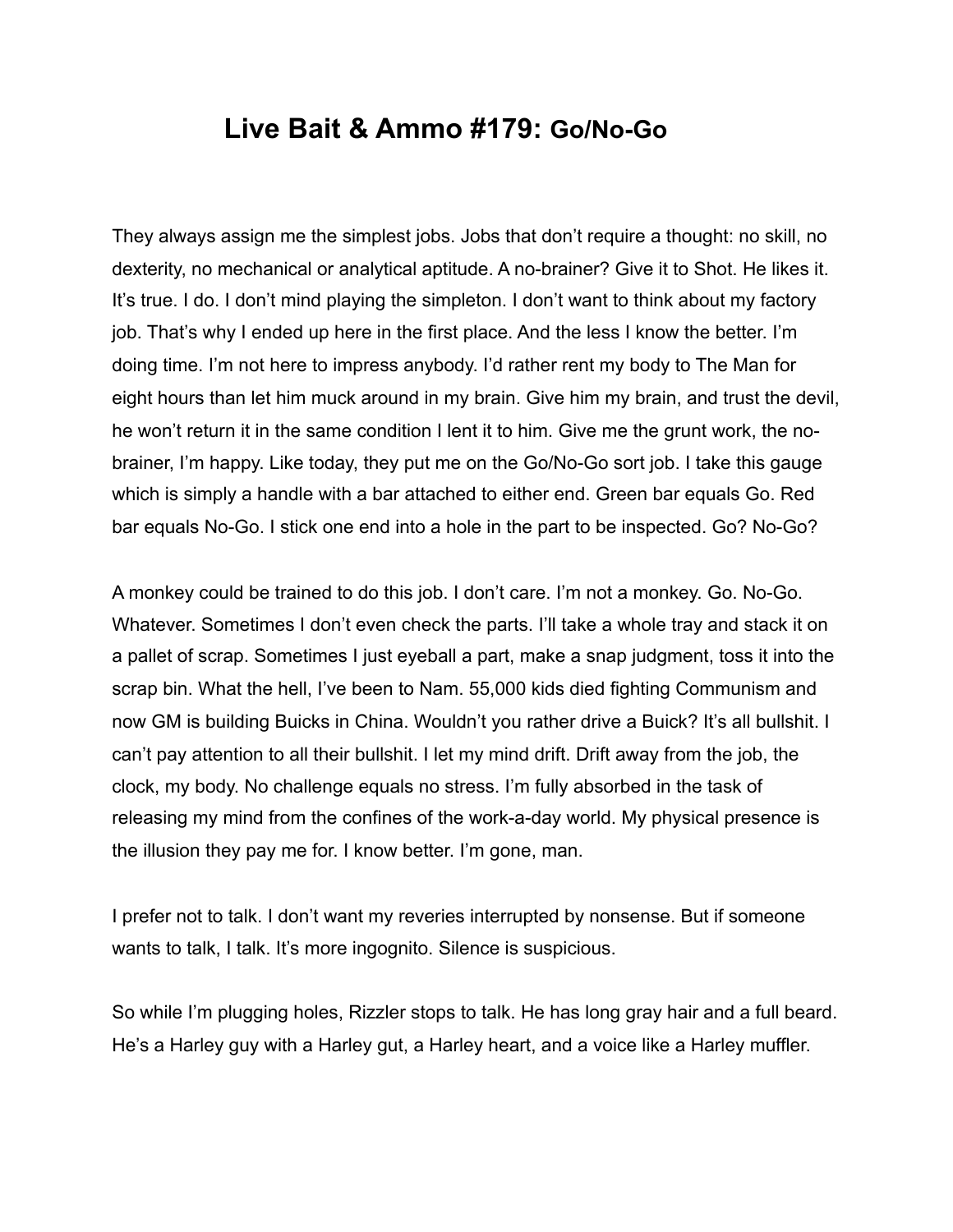"When they want quality they know where to go," Rizz says. "That's me, the go to guy on the no-go job." "Find many rejects?" "What's the difference? They're going to sink the ship." "We saw the writing on the stalls." "Are you going to the protest?" "I don't know. It's raining." "Yeah? You think they'll tell us to take paid sick days on account of rain?" "I mean, it's no use. They can do whatever they want." "So can we." "I can only do what I know how to do." "What's that?" "Fuck the fuckin' fuckers."

I went back to plugging holes. The hours passed like clouds. Early in my career as a laborer I realized that time was hell. Or rather, the awareness of time, the focus on the clock, was hell. Time is nothing but an arbitrary concept imposed by the bosses, the owners of the clocks, as a means of control. I use time. I don't let time use me.

Marx stopped to say hi. I could hang a long wool coat on the cleft of his chin. His nose was thin and sharp as a hatchet. His eyebrows were thick and squirmy as caterpillars. With thick black safety glasses on he looked like Groucho. Eventually the nickname shortened to Marx and stuck. Marx needed a bone to chew. I threw him one.

"Going to the protest?"

"The protest is cancelled."

 "What? How can you cancel a protest? You can close a plant, but you can't cancel a protest."

 "All the union reps are walking the floor, dickheads you haven't seen since the last election, telling people the protest is cancelled."

"Why?"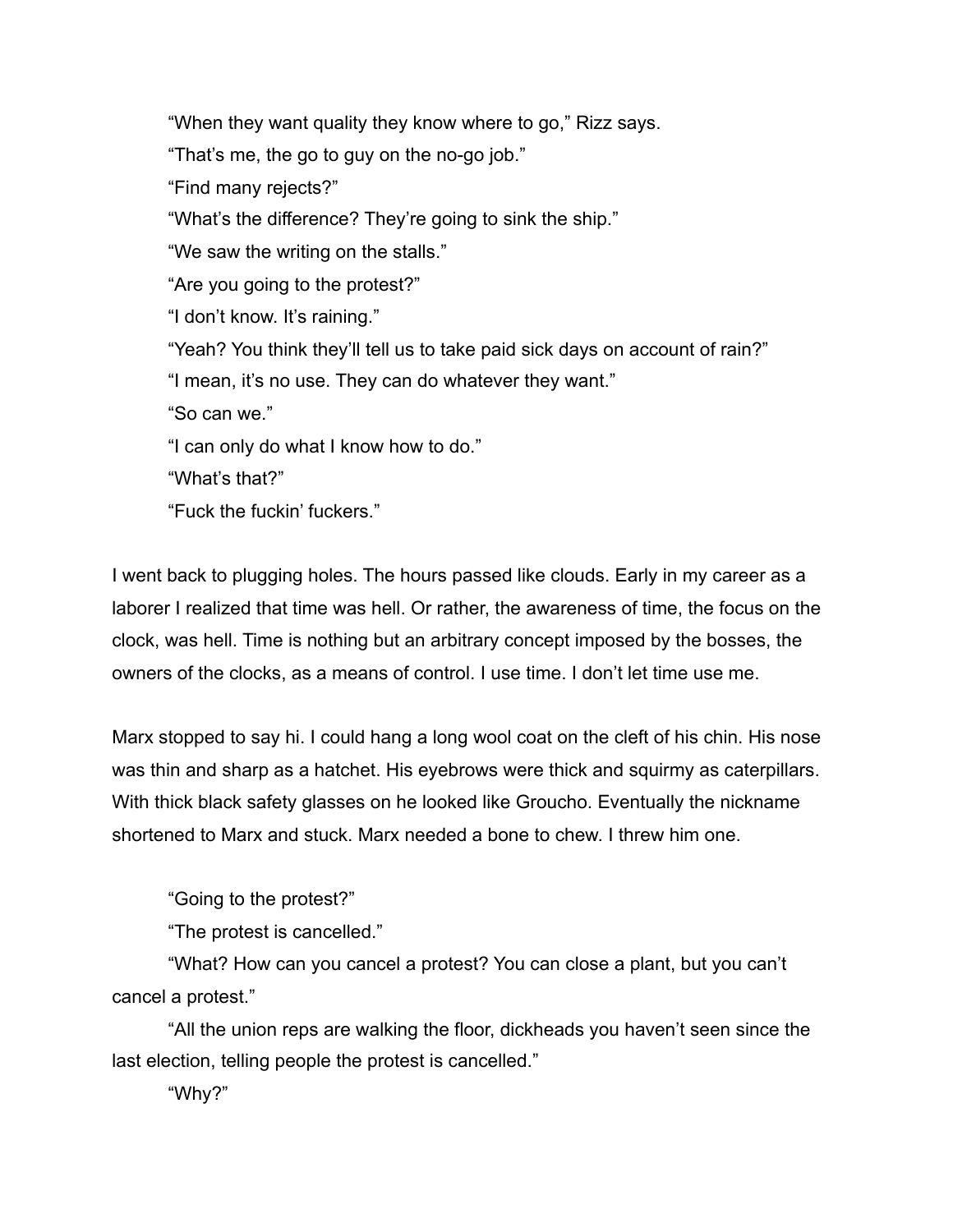"Probably because the company told them to do it." "We're in a pandemic and they cancel the protest?" "Haven't you heard?" "What?" "It's raining." "So what?" "Here comes dumb fuck. I got to go."

The boss approached. He had a complexion like yellow split pea soup. He wanted to be in control. He wanted to know everything about everything at all times, but nobody told him anything any time, not even his wife.

 "How's it going, Shot?" "OK." "Finding many rejects?" "Some." "Do you think you'll finish this pallet by the end of the shift?" "Not if I'm wasting time talking to you. You know I can't work and talk at the same

time."

Straw boss walked off and I went back to my plug job. Peace at last but not for long. Schmutz stopped by. Schmutz was a crusty old farmer who wore his bibs like a badge of wisdom.

"Where were you yesterday, Shot?"

"I took a Mental Health Holiday."

"You know you can't fuck the company if you don't come to work."

"I'll keep that in mind."

 "Me and the company see eye to eye. We have the same ideology." "How's that?"

"Well, they profit by reducing cost or raising prices. Right?"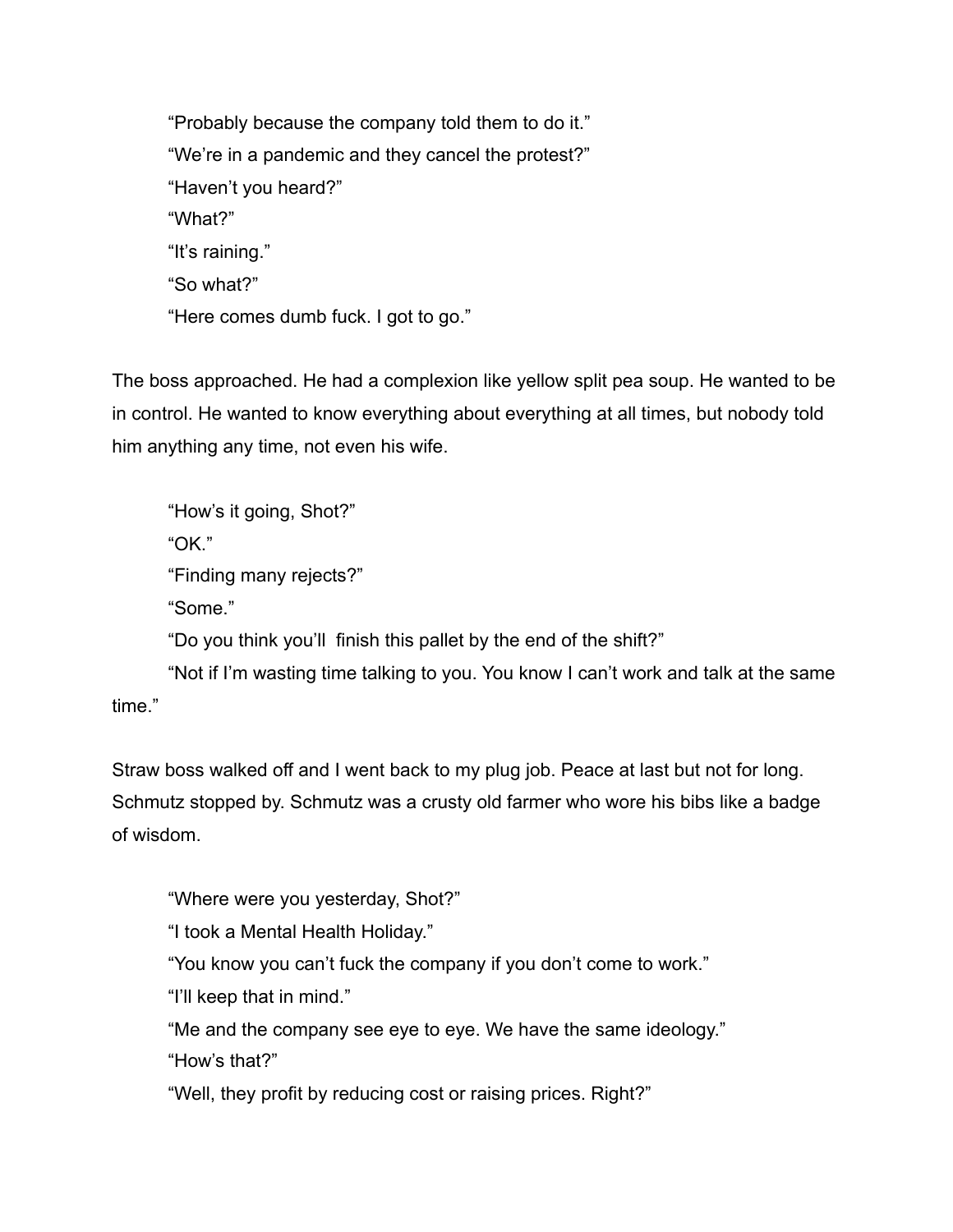"Right."

 "Well, I can't raise the price of my labor but I can reduce my cost." "How's that?" "The less work I do, the lower my cost. Lower cost means higher profit." "I don't see how they could argue with that."

"Hell no. It's their own logic."

 After lunch Straw Boss sent somebody over to help me with the plug job. Frank Joyce was a fifty year old white guy with a grey toupee. I hoped he wouldn't be chatty. I'd had enough conversation. I needed to space out. I put my ear plugs in and hoped he'd take the hint. We worked side by side in silence for a while. Plug, Go. Plug, No-Go. I'm not the only Joe with a need to investigate my own mind in my own time. It was comfortable. A while passed, then Frank must have hit an impasse. Suddenly he wanted to talk. I didn't respond but he wasn't discouraged and finally I felt compelled to take the ear plugs out.

"What?"

"Did you go to the union meeting?" he asked.

"No."

"Not interested?"

"They don't need me."

"You should go to meetings."

"They're boring."

 "We don't have much control at the top but at the local level we have some say and the local contract determines our day to day conditions on the shop floor."

 "You mean we can enhance the terms of our exploitation through bureaucracy, arbitration, and..."

"It's attitude like that that weakens the union."

"You just said that we didn't have any control at the top."

"But we do at the bottom."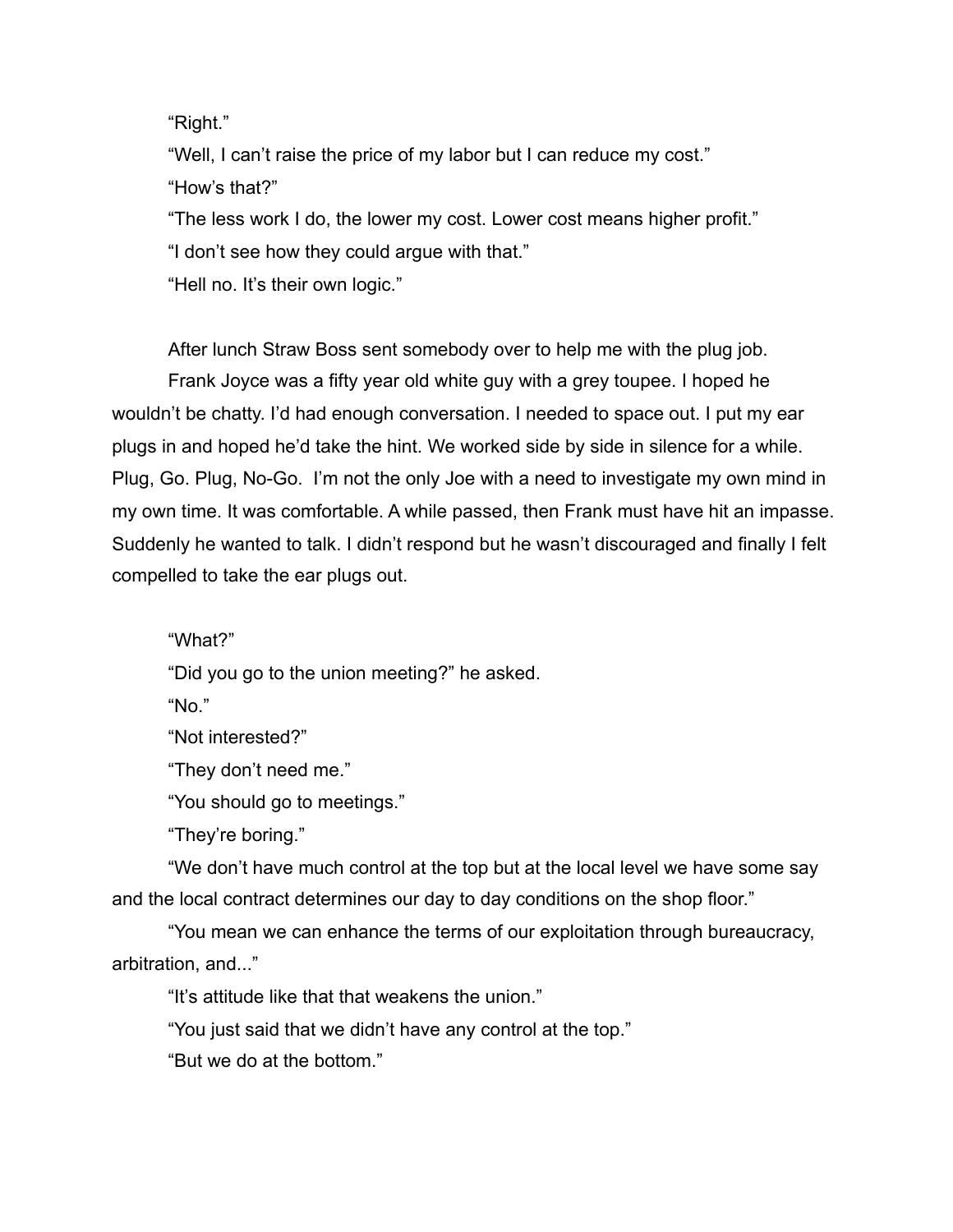"It's an illusion. They give us a semblance of control to distract us from the real terms of our enslavement. We're trapped in debt and manipulated by fear. As long as the landlords of the world continue to control the banks, the government, and the means of production all we get to do is bicker over crumbs and fight for our place in line."

"Are you a communist?"

 "I went to Nam to stop the spread of Communism and now GM is building Buicks in China. But what the hell, what's good for General Motors is good for America. Right?"

"That was a raw deal"

"Must have had a weak local union."

"Well, they weren't cooperative."

"A union that cooperates is a company-union."

"Well if you're not going to go to meetings, you shouldn't complain."

"OK."

 I looked at the clock. Damn. Two hours to kill with a narc. I go to all the union meetings. I never saw him there.

"You aren't going to the protest today are you?" Frank said.

"Sure. Why not?"

"It's cancelled."

"Bullshit. You can't cancel a protest."

"It's raining."

"We're in a pandemic not a flood."

"Hey, there's nothing you can do about it."

"You must mean the rain."

"I mean the pandemic. You can't do anything about it."

"Whose side are you on?"

"You're not one of those SOS fools are you?"

 "If, by SOS, you mean, do I believe in sticking up for my rights? Do I believe in fighting back? Do I believe in the power of solidarity? If the company can lock us out, they can lock us down . . . with pay. Yes, I am one of them."

"You assholes are dividing the union."